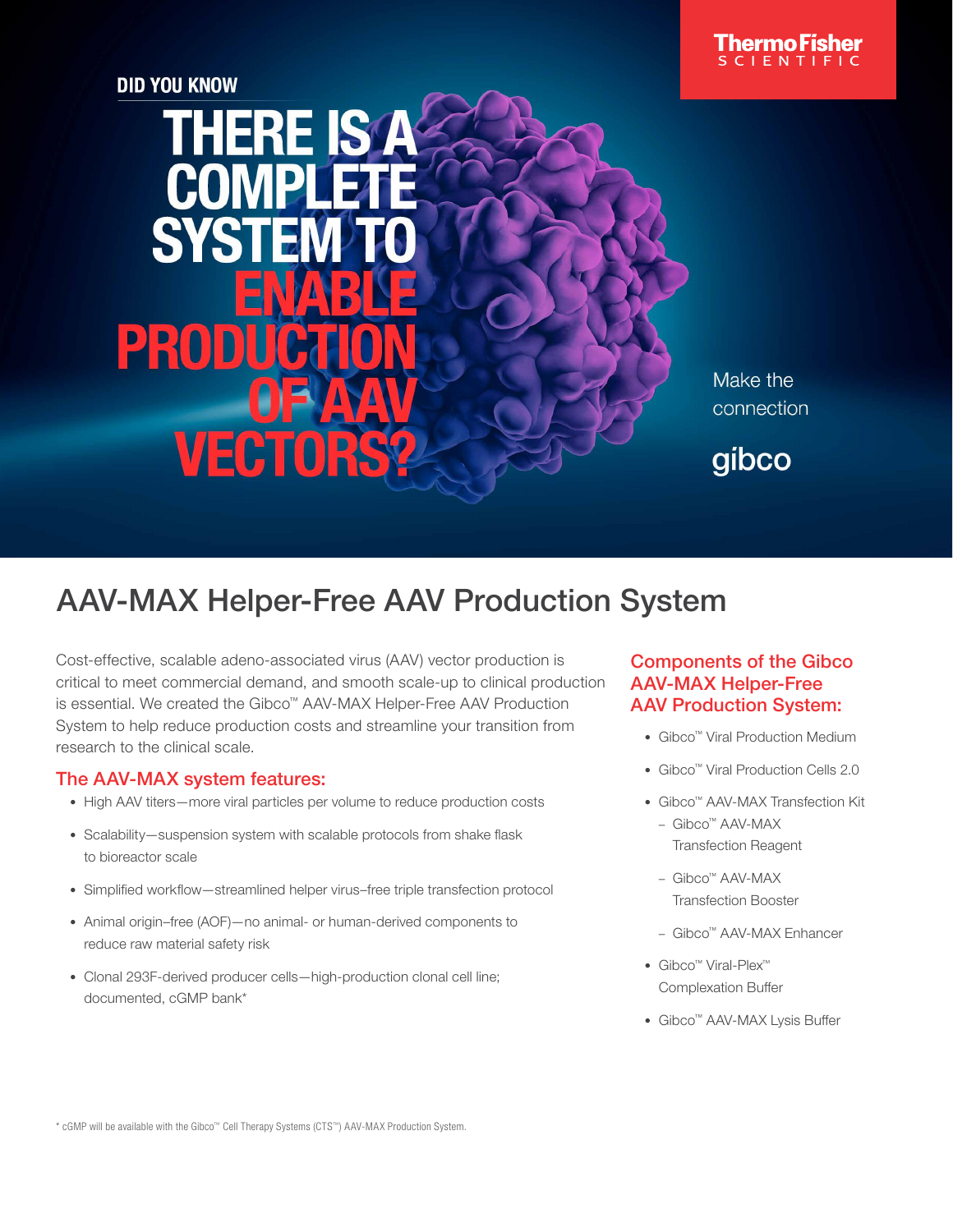

Figure 1. The components comprising the AAV-MAX Helper-Free AAV Production System.

To accelerate your development timelines, our scientific team has developed a complete, optimized system with integrated components to help deliver higher AAV titers than alternative platforms (Figure 1).

#### Optimized and fully integrated system

The components of the AAV-MAX system are designed to work synergistically, resulting in maximal titers and eliminating the need to optimize reagents and protocols. Using the complete system is more effective for producing high titers than replacing individual components or using conventional polyethyleneimine (PEI)-based transfection reagents (Figure 2).



Figure 2. A complete system for maximal performance. AAV2 and AAV6 were produced at 30 mL scale in 125 mL shake flasks using the AAV-MAX system. The performance of the complete AAV-MAX system was evaluated and compared to performance when alternative transfection reagents were used. Titers were measured by qPCR, and the data were normalized to the titer (vg/mL) of the complete AAV-MAX system.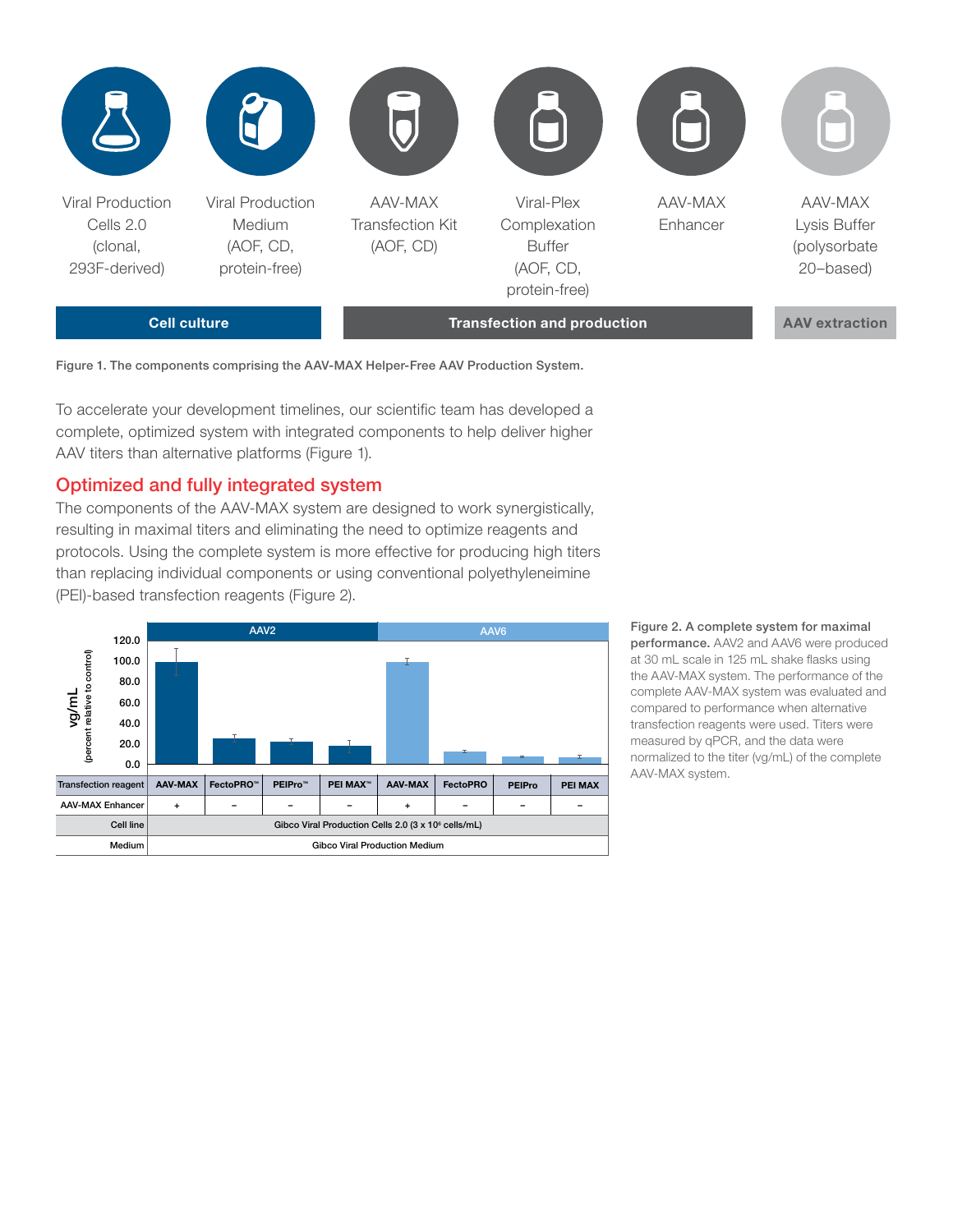#### High titers across multiple serotypes

The innovative AAV-MAX Helper-Free AAV Production System is a complete and optimized suspension system that allows you to seamlessly and efficiently produce your AAV vector in high titers across multiple AAV serotypes (Figure 3).



Figure 3. The AAV-MAX system yields high titers across multiple AAV serotypes. The system was used to produce 5 AAV serotypes at 30 mL scale in 125 mL shake flasks. These data show that high titers, high cell viabilities, and high viable cell densities (VCDs) were achieved for each of the 5 serotypes. Titers were measured by qPCR.

#### A cost-effective AAV production solution

Get more viral particles per dollar. With the AAV-MAX system, you can obtain the same viral titer in less volume than you can with PEI-based production systems, which translates to savings in media, downstream purification, lab space, and labor. Working with smaller batches can also mitigate contamination risk. In addition, the AAV-MAX system requires less plasmid DNA per 1 x 10<sup>6</sup> cells than alternative transfection reagents, which drives production costs down further.

#### Switch to the AAV-MAX system and save

- Save 50% on average compared to alternative PEI-based suspension systems
- Cut plasmid DNA costs by 25%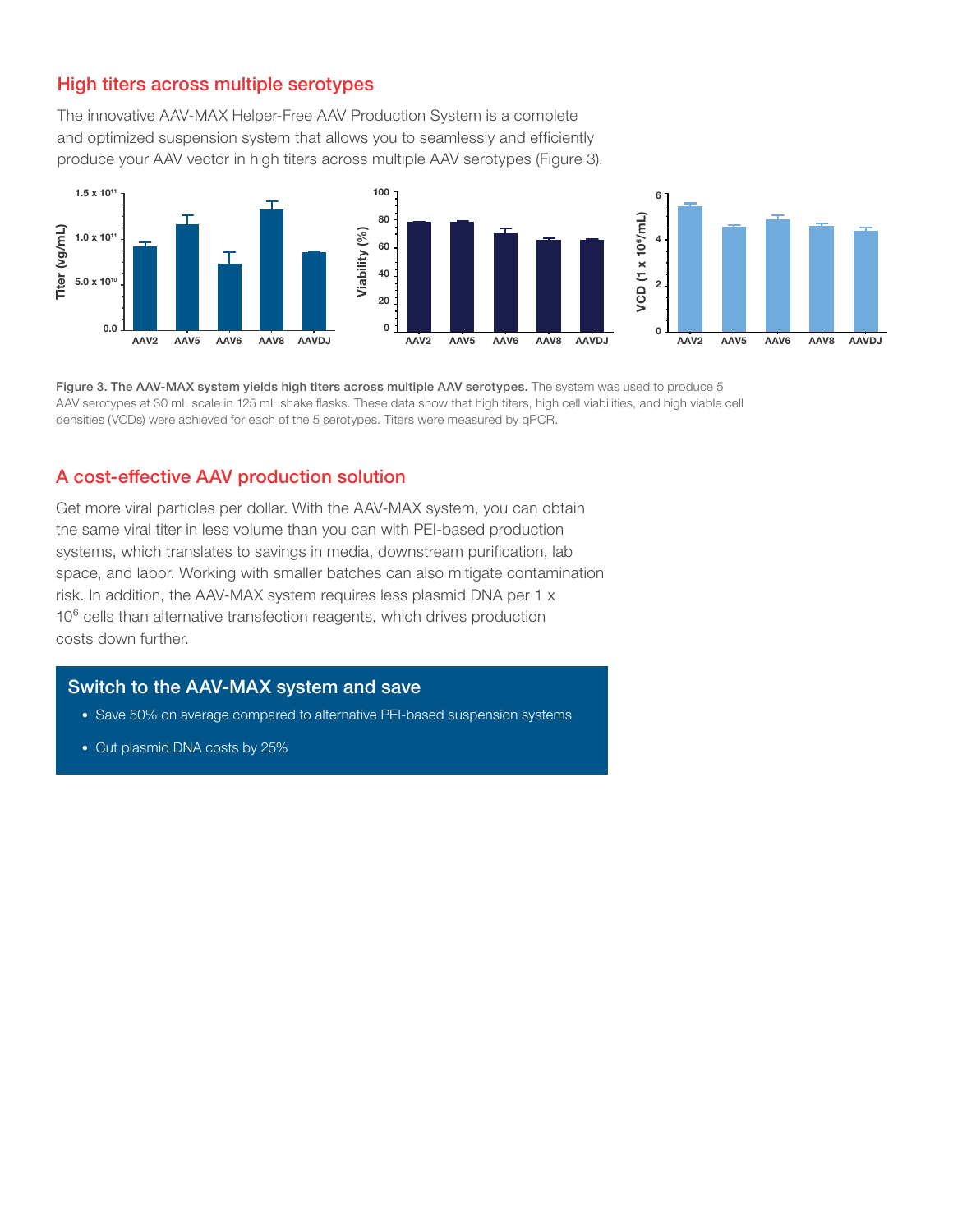## Scaling to meet demand

Challenges associated with existing AAV production systems include low titers, the high cost of cGMP plasmid DNA, poor scalability, and a lack of fit-for-purpose cGMP reagents. The AAV-MAX system can help you overcome these challenges by allowing you to produce high AAV titers using preoptimized and regulatory-compliant\* reagents developed for AAV production in a scalable suspension platform that maintains volumetric viral titers as you scale up (Figures 4 and 5).



Figure 4. The system yields high titers across multiple production scales. The AAV-MAX system was used to produce AAV2 and AAV6 at four different scales in shake flasks. Titers were measured by qPCR, and the data were normalized to the titer (vg/mL) at 30 mL production scale in a 125 mL shake flask.



#### Scaling from shake flasks to 3 L bioreactors

Figure 5. High titers are achieved at both shake flask and bioreactor scales. AAV2 was produced using the AAV-MAX system in 125 mL shake flasks (30 mL production volume) and 3 L bioreactors (1.8 L production volume). Titers were measured by qPCR, and the data were normalized to the titer (vg/mL) at 30 mL production scale in a 125 mL shake flask.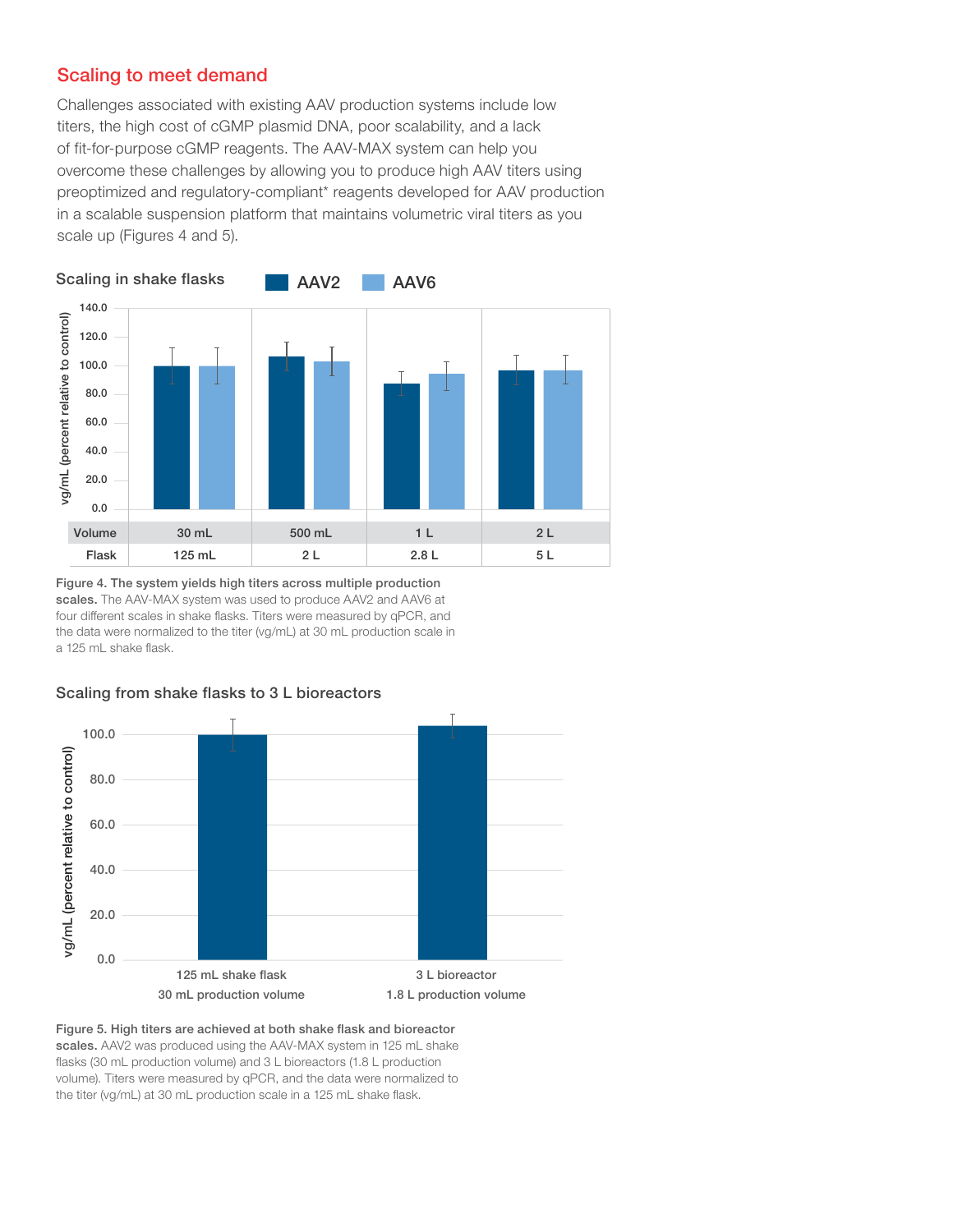#### Clonal producer cell line

Viral Production Cells 2.0:

- Clonal, 293F-derived, high-producing cell line
- Optimized for high-density suspension culture (>12 million cells/mL) in a chemically defined medium
- No SV40 large T antigen or genetic engineering
- Robust scalability and passage stability (Figures 6–8)
- Documented, cGMP-bank manufacturing will be available as CTS\*

#### AAV cell line growth curve



# Figure 6. Viral Production Cells 2.0 maintain similar growth

profiles over multiple passages. Cells were cultured in Viral Production Medium, and cell viability and VCD were measured from day 4 to day 7 post-seeding.



Post-thaw recovery





Figure 7. Viral Production Cells 2.0 maintain a doubling time of approximately 23.5 hours over many passages. The doubling times were calculated based on growth between days 3 and 4 post-seeding.

\* cGMP will be available with the Cell Therapy Systems (CTS) AAV-MAX Production System.